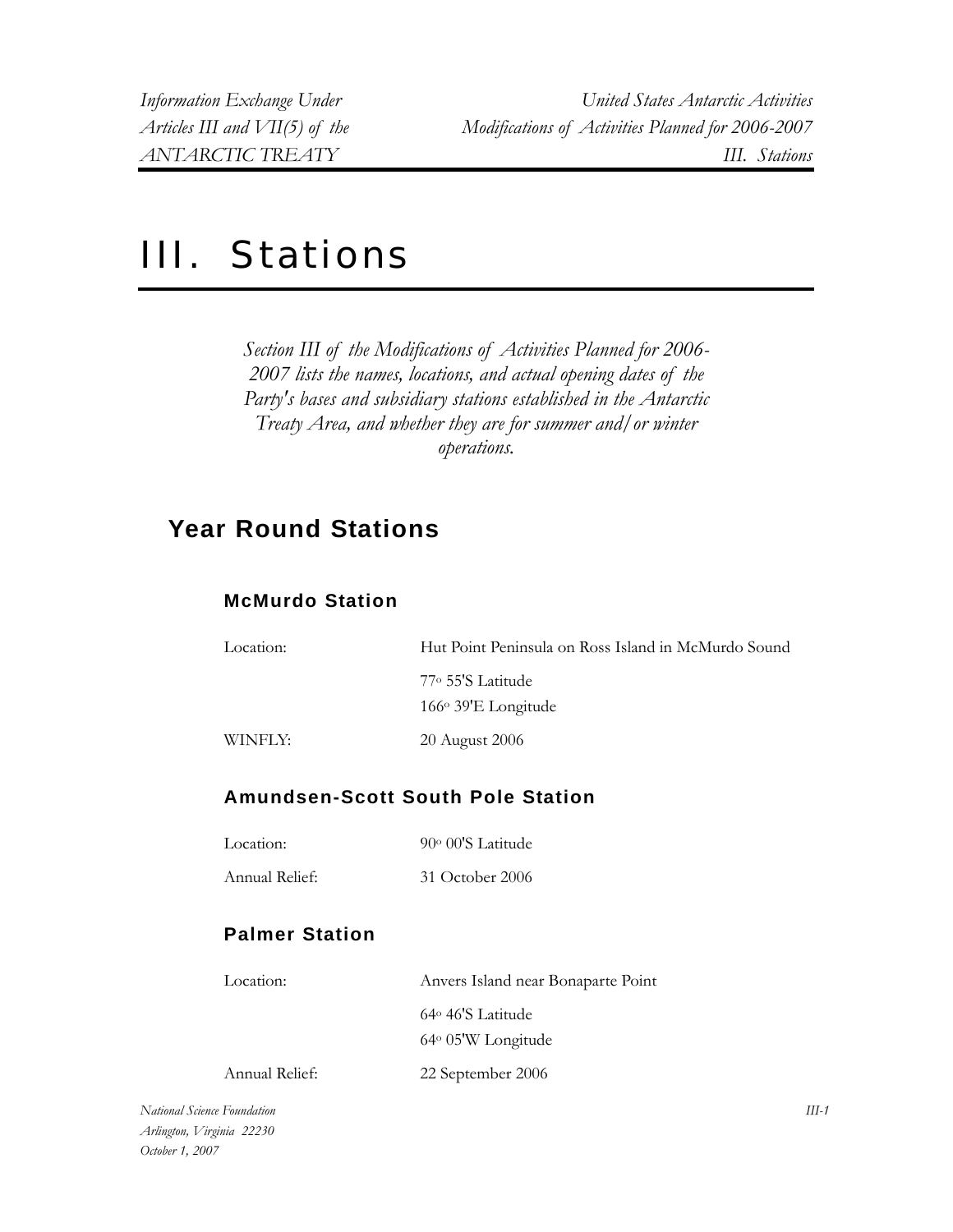# **Austral Summer Camps**

# **Siple Dome Camp**

| Location: | 81° 39'S Latitude   |
|-----------|---------------------|
|           | 149° 04'W Longitude |
| Open:     | $23$ October $2006$ |
| Close:    | 01 January 2007     |

# **Odell Glacier Camp**

| Location: | 76°43'S Latitude                                                    |
|-----------|---------------------------------------------------------------------|
|           | 159°54'E Longitude                                                  |
| Open:     | Not occupied in 2006-07;<br>decommission planned for 2008-09 Season |
| Close:    | N/A                                                                 |

# **Lake Bonney Camp**

| Location: | 77°42'S Latitude   |
|-----------|--------------------|
|           | 162°27'E Longitude |
| Open:     | 14 October 2006    |
| Close:    | 03 February 2007   |

# **Lake Hoare Camp**

| Location: | 76°38'S Latitude   |
|-----------|--------------------|
|           | 162°57'E Longitude |
| Open:     | 16 October 2006    |
| Close:    | 05 February 2007   |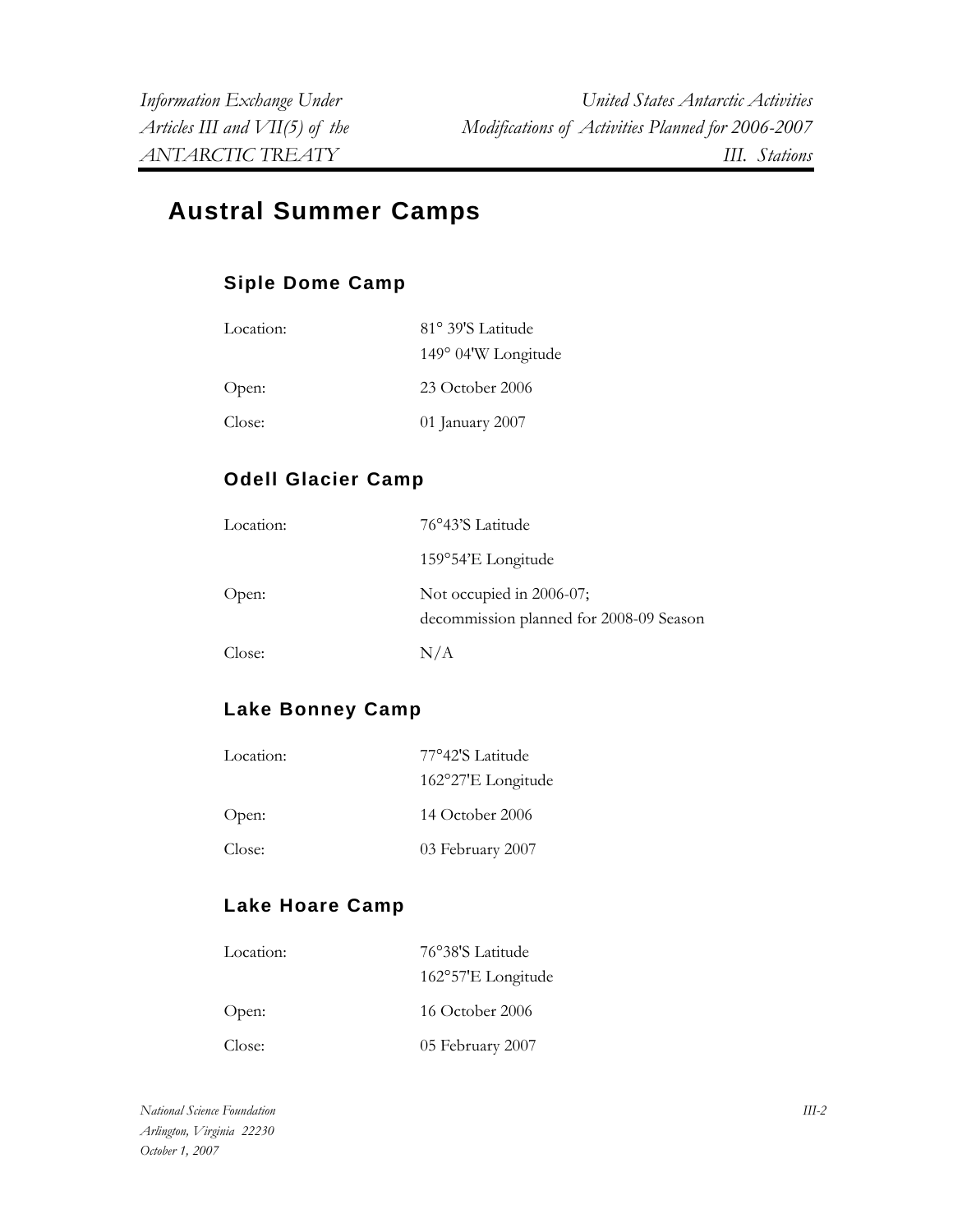*Information Exchange Under United States Antarctic Activities Articles III and VII(5) of the Modifications of Activities Planned for 2006-2007 ANTARCTIC TREATY III. Stations* 

#### **Lake Fryxell Camp**

| Location: | 77°36'S Latitude   |
|-----------|--------------------|
|           | 163°07'E Longitude |
| Open:     | 14 October 2006    |
| Close:    | 01 February 2007   |
|           |                    |

#### **F6 Camp**

| Location: | 77°21'S Latitude            |
|-----------|-----------------------------|
|           | $163^{\circ}09'E$ Longitude |
| Open:     | 16 October 2006             |
| Close:    | 02 February 2007            |

#### **New Harbor Camp**

| Location: | 77°34'S Latitude   |
|-----------|--------------------|
|           | 163°31'E Longitude |
| Open:     | $12$ October 2006  |
| Close:    | 31 January 2007    |

#### **Marble Point Camp**

| Location: | 77°25'S Latitude    |
|-----------|---------------------|
|           | 163°41'S Longitude  |
| Open:     | $12$ October $2006$ |
| Close:    | 07 February 2007    |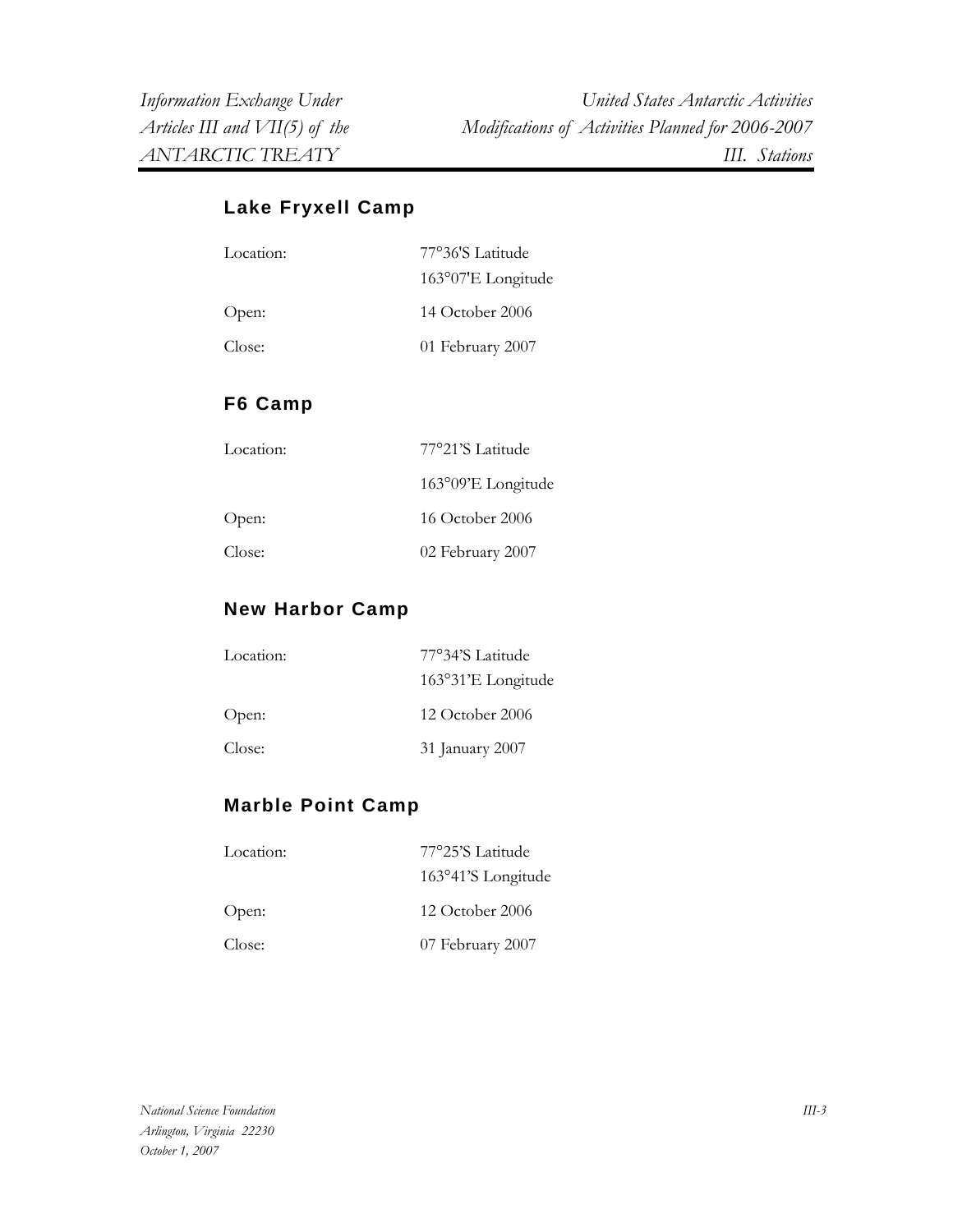#### **Black Island Camp**

| Location: | 78°08'S Latitude   |
|-----------|--------------------|
|           | 166°09'E Longitude |
| Open:     | 09 October 2006    |
| Close:    | 10 February 2007   |

#### **Lower Erebus Hut Camp**

| Location: | 77°30'S Latitude   |
|-----------|--------------------|
|           | 167°10'E Longitude |
| Open:     | 28 November 2006   |
| Close:    | 19 January 2007    |

#### **Cape Crozier Camp**

| Location: | 77°30'S Latitude   |
|-----------|--------------------|
|           | 169°40'E Longitude |
| Open:     | 23 October 2006    |
| Close:    | 02 February 2007   |

# **Cape Royds Camp**

| Location: | 77°33'S Latitude   |
|-----------|--------------------|
|           | 166°08'E Longitude |
| Open:     | 13 November 2006   |
| Close:    | 02 February 2007   |